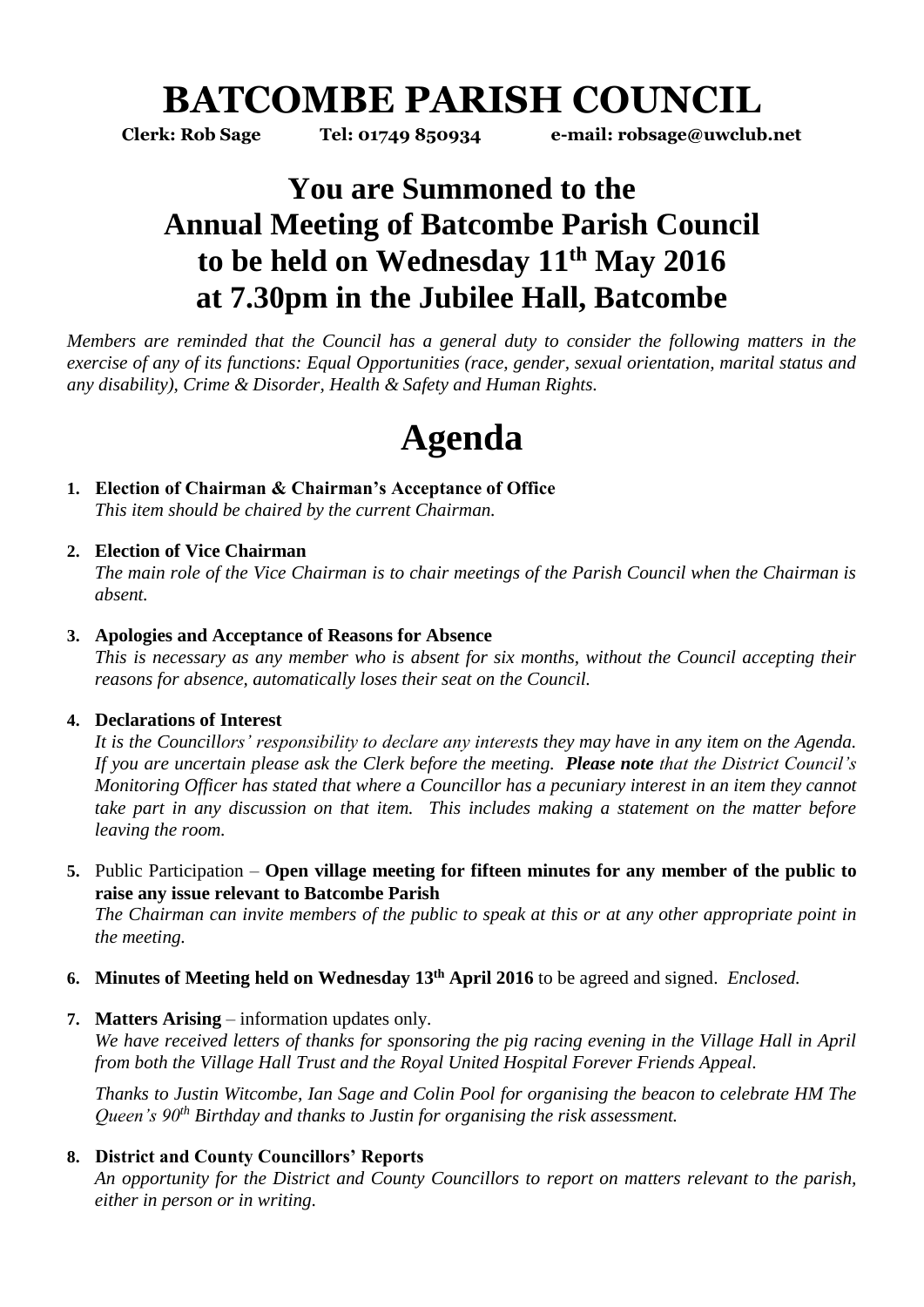#### **9. Housing Needs Survey**

*Jane Birch and Matt Day from the Community Council for Somerset will be attending to discuss with the Parish Council the questions we wish to include in the Housing Needs Survey. An example survey from another parish has been distributed to Councillors previously. Please think about what questions we should have in our Survey before the meeting.*

#### **10. Footpaths and Highways**

*A complaint has been received that dog walkers on Bailey's Lane are leaving bags of dog faeces in residents' wheelie bins and a request made that the Council provide a dog waste bin.* 

#### **11. Playground - Maintenance Report and Preparation for RoSPA Inspection.**

*The annual inspection of the Playing Field by RoSPA will take place in June. The mole continues to be active. Thanks to Ian Sage for collecting the playbark for the multiplay equipment.*

*A complaint has been received that the verge outside the Playing Field has been cut before the daffodils have died back and the cow parsley flowered.* 

#### **12. Planning Applications:**

Planning Application No: 2016/0946/HSE – Installation of a new window on the first floor east elevation. Cherry Cottage, Westcombe – Householder Application. *Plans should be available by the time of the meeting.* 

#### **Planning Application Updates.**

*Planning permission and Listed Building Consent has been granted for the change of use of the old butcher's shop at South View to residential use and to convert South View into two separate dwellings on condition that the two parking spaces in the yard opposite are permanently retained for parking.* 

#### **13. Appointment of Staffing Committee**

*Our Standing Orders require the appointment of a Staffing Committee. This Committee would consider any complaints against or grievances by the Clerk and conduct an annual review with Clerk. The Committee should consist of three Councillors so that any appeal could be considered by the remaining Councillors. (As relatives of the Clerk, Ian Sage and Jayne Cox should not be members of this committee.)* 

#### **14. Appointment of Village Hall and Heritage Room Representatives**

*The Council appoints a representative to the Village Hall Trust Committee. Currently this is Justin Witcombe.* 

*The Council has appointed the Clerk as its representative to help run the Heritage Room. This appointment should be confirmed, unless a Councillor wishes to take on this role. There are three Trustees running the Heritage Room (one each from the Village Hall Trust, the PCC and the Parish Council) and the role involves a commitment to open the Heritage Room on a Saturday afternoon and assist those inquiring about the history of the parish and its former inhabitants.*

#### **15. Arrangements for Review of Standing Orders, Financial Regulations and Other Matters**

*Standing Orders require that the Council make arrangements at this meeting for the review of its Standing Orders, Financial Regulations, Schedule of Assets, insurance cover, membership of other*  bodies, complaints procedure, procedures for handling requests made under the Freedom of *Information Act, and policy for dealing with the press. I suggest the following timetable: Financial Regulations to be reviewed at the June meeting; Standing Orders to be reviewed at the July meeting; and the Schedule of Assets, Risk Management Policy and insurance cover to be reviewed at the March meeting in time for the preparation of the Annual Report and renewal of the insurance. The Council's other policies were reviewed last year before the election and, unless there are changes to*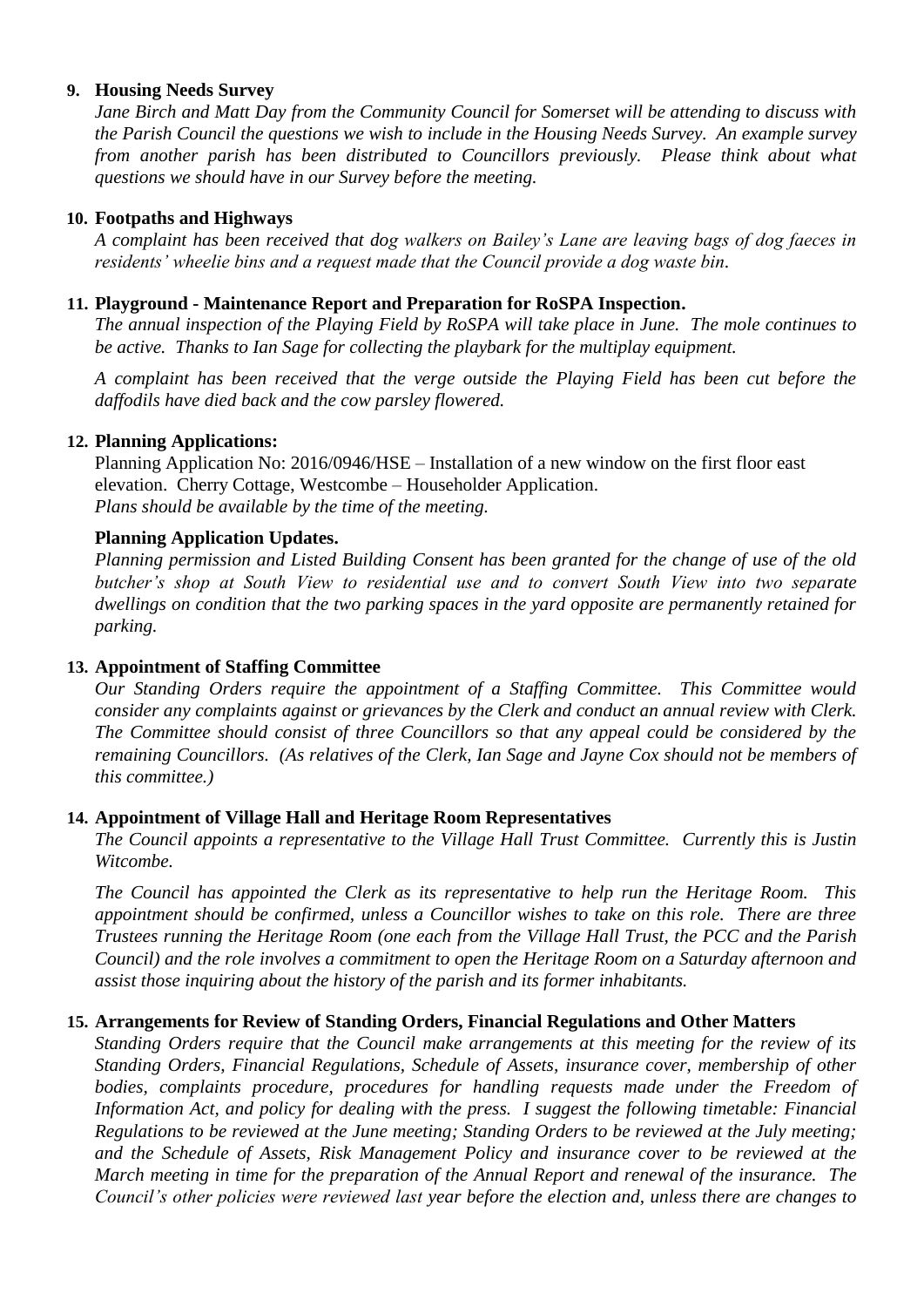*the models on which they are based, I suggest these do not need to be reviewed until the year before the next Parish Council election in 2019.* 

#### **16. Insurance Renewal**

*The insurance premium for the year from June 1st is £276.49. This is an increase of £11.49 on the current year's premium and is due to the increase in Insurance Premium Tax from 6% to 9.5%. Although our current long term agreement has a year to run, Came and Company are offering us a new three year agreement up to 2019. If we accept this agreement our premium would be reduced to £273.75 but there is no time to obtain any alternative quotations.* 

#### **17. Financial Statements for the Year Ended 31st March 2016**

*The bank reconciliation for the fourth quarter to 31st March to be verified by the Vice Chairman before the meeting and reported to the Council.* 

*A copy of the Financial Statements is enclosed. The three columns show the previous year's figures, the budget for last year (which was set in the January of the previous year) and the actual figures for*  last year. The VAT refund was larger than budgeted because of the VAT on the new picnic table *purchased with the Health and Well-Being grant in the previous year. No VAT refund had been claimed in 2014-15 as the VAT had been reclaimed part way through the previous year. The allotments rent was £10 more than budgeted but £15 was re-imbursed to an allotment holder who had given up their allotment. Allotment rent has been slightly below budget for the last two years because of periods when one allotment has been vacant. The grants from the Health and Well-being budget for a new notice board, from Awards for All for the Housing Needs Survey and from the Government (via SALC) for a laptop to help comply with the Transparency Code had not been budgeted for. Bank interest was almost nothing because of the minimal interest rates. Asa result of the grants receipts were over £3,200 more than budgeted.* 

*The cost of the grass cutting in the Playing Field was slightly more than budgeted due to the mild weather during the winter. The cost of the electricity supply was similar to the previous year but less than budgeted. The cost of the water supply was lower than the previous year when three six-monthly payments were made during the year instead of the usual two. The cost of maintenance was lower than budgeted - £214 was paid for Playbark and £11.95 for a new padlock for the picnic table. Materials for the new fencing cost £434 – this amount was unbudgeted as at the time of setting the budget it was assumed that it would be paid for in the previous year.*

*The Clerk's salary increased compared to the previous year as a result of the number of hours worked being increased to seven a week from April 2014 and an increase in the hourly rate from January 2015. The Clerk's tax code meant no PAYE was paid and overall the Clerk's salary was as budgeted as there were no further salary increases. The Clerk's expenses were less than budgeted. Unbudgeted expenses included the purchase of a laptop and Office software which the Transparency Code grant contributed towards and the purchase of accounts software. Training and publications were less than budgeted and the data protection registration fee had not been included in the budget. Photocopying was higher than budgeted as the bill included some photocopying from the previous year. Most other administration expenses were largely as budgeted, except that the cost of the Parish Council election was considerably less than expected as the election was not contested.*

*The grants given by the Council were as budgeted and the expenditure on the allotments was the £15 re-imbursement of rent for one allotment holder (and £160 was spent on the allotments after the end of the year). Cutting the grass around the telephone kiosk was slightly less than budgeted and a deposit of £604.50 on the Housing Needs Survey was paid to the Community Council. There were no expenses for Coney Wood as the lease did not proceed.*

*Details of the earmarked money for the allotments and the grants for different items are given on the back of the Financial Statement. At the end of the year there was £1,078 of allotments money of which £200 would pay for the lease of the field in May and of which £160 had been spent on tidying*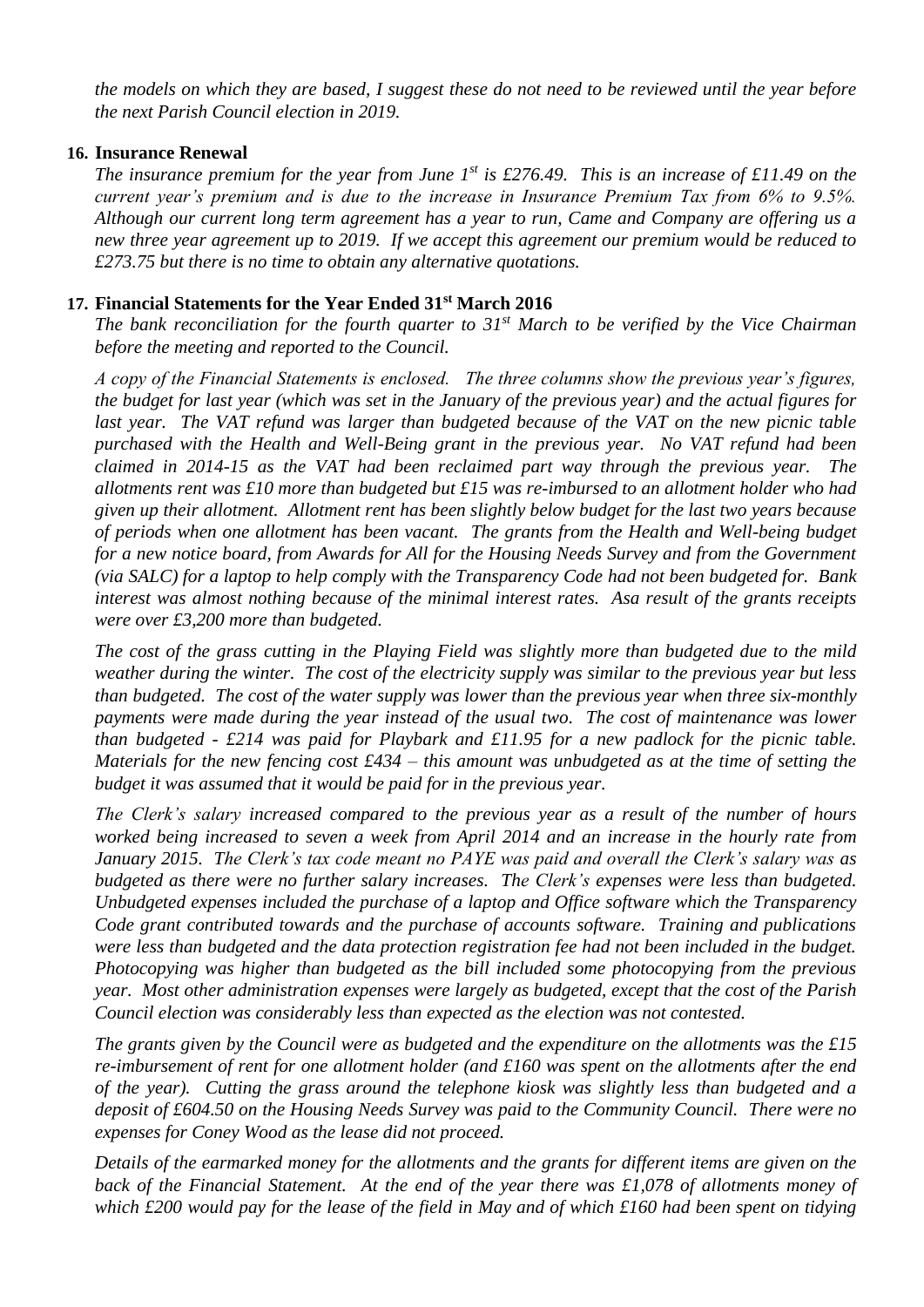*up the allotments field, leaving £718 until the rent is paid in November. At the end of the year the Transparency Code grant had been spent on the laptop and the deposit paid on the Housing Needs Survey, leaving a total of £2,208.50 in grant money of which £395 was earmarked for a new notice board and £1,813.50 for the Housing Needs Survey.*

*The net result of the variations against the budget given above is a surplus of £2,672 on the year instead of the budgeted deficit of £10. At the end of the year the Parish Council had £7,879 in its funds, £3,211 more than anticipated in the budget (partly because of a healthier balance at the start of the year, partly due to the uncontested election and partly because of the grant money received and not yet spent). Of this £1,078 is set aside for the allotments, £1,814 for the Housing Needs Survey and £395 for a new notice board. This means that the Parish Council has funds totalling £4,592 that are not earmarked for specific items. This should be a sufficient reserve to cover the possible cost of a by-election during the coming year (which is the most likely source of major unbudgeted expenditure). SALC recommend that a Parish Council has reserves of between one-third and twothirds of its precept, which with the current precept means the reserves should be between £2,817 and £5,633. I would recommend that the Parish Council's reserves are nearer the top end of this range.*

*The Annual Return, which has to be sent to the External Auditor by June 17th , does not need to be considered until the next meeting, by which time the internal auditor should have presented his report.* 

#### **18. Update on Budget for Year Ending 31st March 2017**

*As reported at the April meeting, this year's precept of £8,450 has been received along with a Council Tax Support Grant of £71.80. A VAT repayment of £298.74 will be claimed for the year up to March 2016.* 

*Enclosed is an updated projection on this year's budget. The first column shows the actual figures for last year. The second column shows the budget for this year as agreed in January. The third column is the updated projection for this year. Receipts are likely to be as budgeted, except that the VAT Refund will be slightly higher. The expected variations against budget for the payments are: Playing Field maintenance (because we had expected to pay for the repair of the zip wire in the previous year); the laptop and software (which was purchased last year instead of this); the cost of the accounts software (if we decide to renew the licence); audit fees (because receipts last year were over £10,000); the extra cost of the repair of the War Memorial wall; the additional cost of buying two new notice boards (instead of repairing one) and the remaining cost of the Housing Needs Survey. No contributions towards the War Memorial wall repair have been included in the projection*

*This gives a projected deficit of £4,000 on the year – compared to a budgeted deficit of £500 – but this is largely due to the spending of grant money received in the previous year. This gives funds of £3,860 at the end of the year of which £1,000 will be earmarked for the allotments. However, any contributions towards the cost of the wall repair will increase this figure.* 

*I would like the Parish Council to authorise the purchase of internet security software for the Parish Council laptop – this is likely to cost around £50 a year.* 

#### **19. Authorisation of Payment**

Came & Company - £276.49 or £273.75 – Insurance premium.

T & E A Hollis - £200.00 – Rent of Allotments Field.

Mr G Sparkes (Gardens of Avalon) - £109.00 – Grass cutting in April.

Oaktree Garden Products - £216.00 – Playbark for multiplay equipment.

SSE (Electricity Supply for Playing Field) - £??.?? – (revised invoice not yet received).